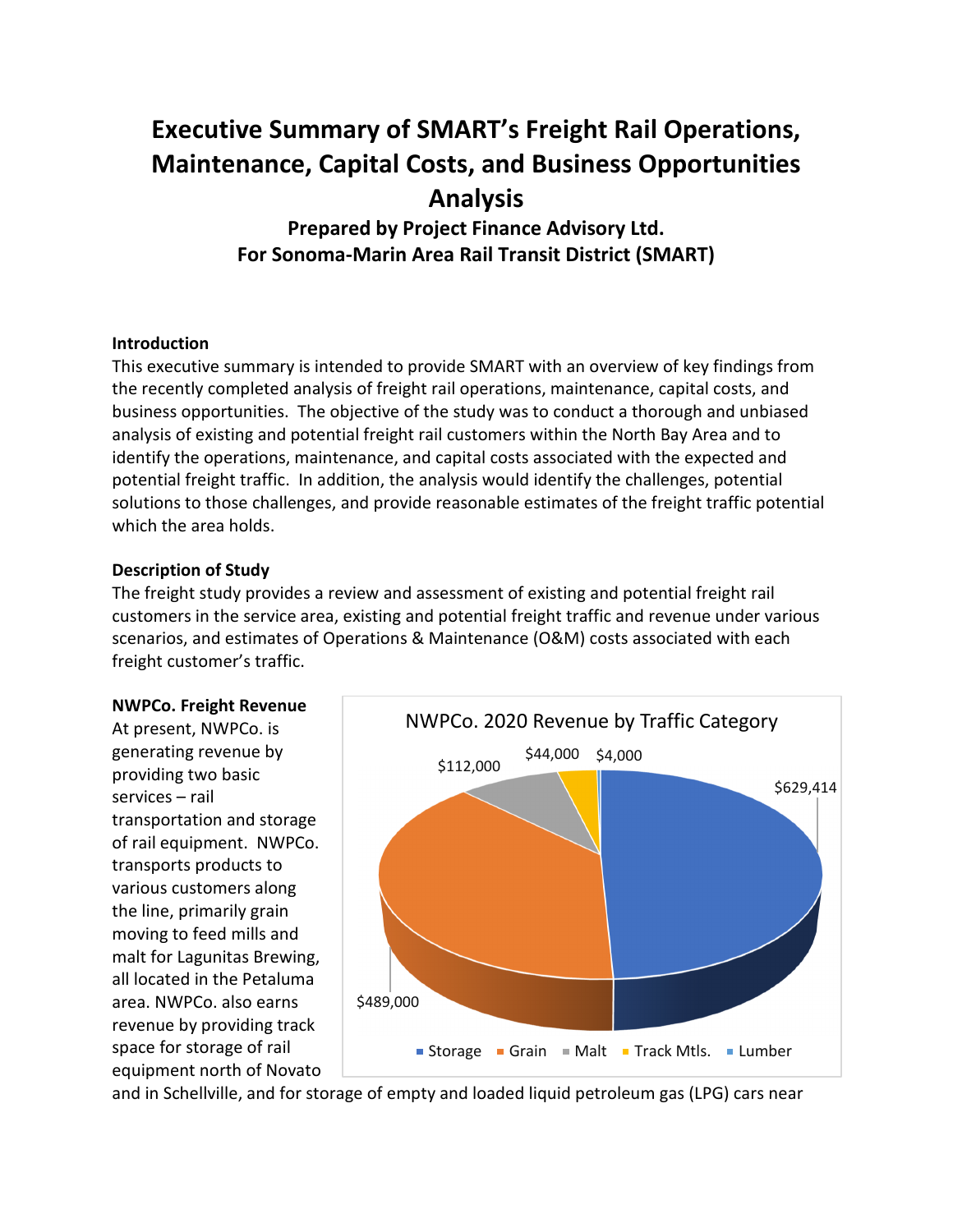Schellville. The proportion of NWPCo. revenue generated by each traffic category in 2020 is shown in the accompanying graph. The category "Track Mtls." includes materials shipped in for SMART's track construction by contractor Stacy & Witbeck.

Revenue earned for moving and storing storage cars generated the largest proportion (49%) of NWPCo's revenue in 2020, followed by transportation of grain (38%). Total revenue has increased over the past five years, primarily a result of additional grain shipments going to the feed mills.

# **Estimated O&M Costs of Freight Activities**

Operations and maintenance (O&M) costs associated with the freight operation fall into two basic categories, train operations and infrastructure. Looking first at train operations, it appears there are only a few significant "out-of-pocket" or direct operating costs associated with moving freight cars to and from customers: the cost of fuel, car-hire (rental), and direct labor. Other costs are essentially fixed costs that will not vary significantly with additional traffic handled. Detailed, itemized financial records for NWPCo. were not provided so it was not possible to conduct a thorough analysis of the company's operational costs. Using estimated figures, it appears that individual cars handled for customers provide comfortable profit margins. This means that any increases in freight traffic will materially and directly improve cash-flow, while any traffic losses will notably diminish company cash-flow amounts. Additional cost detail is provided in the full report. It is recommended that all cost figures be fully verified, analyzed, and incorporated into a financial model and strategic plan.

With the necessary infrastructure already in place to facilitate movement of freight traffic, capital spending to support existing freight customers' shipments will be minimal for the life of those assets. Infrastructure maintenance spending will be driven primarily by SMART's need to keep existing track assets in safe condition for passenger operation as the various infrastructure components age. Three main infrastructure cost categories were reviewed in the study: freight switches, passenger infrastructure, and the Brazos Branch.

A **freight spur switch** that provides access to a freight customer's spur will require maintenance to ensure it functions reliably and safely. Like any physical asset, its components will wear over time and require increasing amounts of maintenance as it ages. Working with SMART's managers, life-cycle maintenance costs for main track freight switches located along the passenger corridor were developed. The fully allocated cost for maintenance of these switches is estimated to be \$5500/year in early years, increasing to an average of approximately \$8000/year after several decades of service. SMART currently has three main track switches that provide access to freight customer facilities and five additional main track or controlled siding switches that are used only by the freight operation.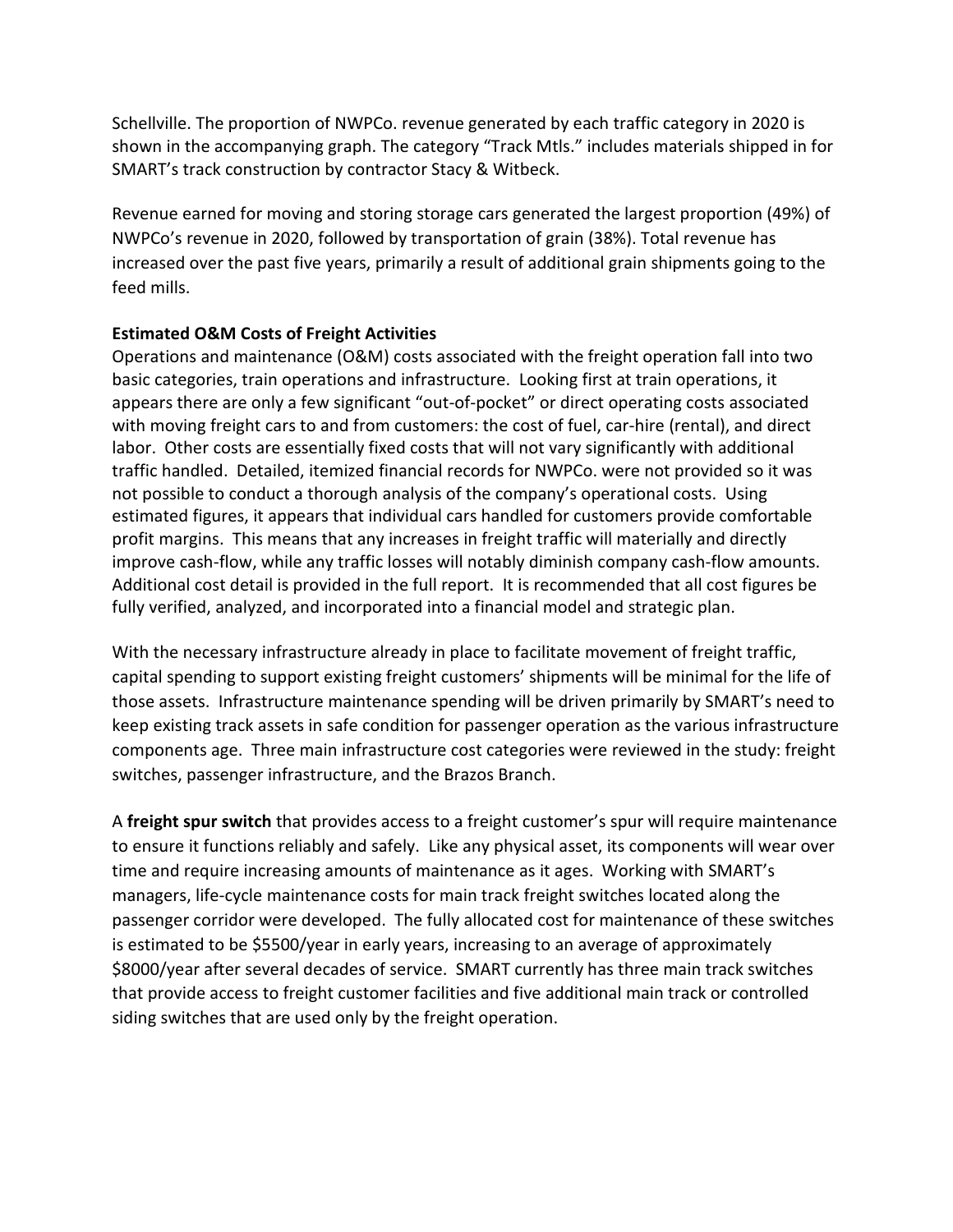While various track and bridge components will be subjected to additional wear and tear because of freight operation on the **passenger infrastructure**, it appears those additional costs will be so minor as to be almost immaterial. Based on train-mile and ton-mile usage of the passenger infrastructure at current levels, the freight operation will account for something in the range of 1-4% of overall traffic on the line. With the freight service accounting for such a small portion of the



overall infrastructure use it appears that freight activity will not be a key driver of track maintenance spending in the future. Track maintenance spending along the passenger corridor will be driven primarily by the much higher standards required for passenger operations, with the need to provide high levels of safety and comfort for passengers. Given this, overall maintenance spending on infrastructure components along the passenger corridor in the future will be essentially unaffected by the presence of the freight service.

The "**Brazos Branch**" trackage extends eastward nearly 24 miles from Ignacio Wye through Schellville to Lombard and is currently freight-only. The current condition of track along this line is more than adequate to support the existing freight operation for many years with only minimal, routine maintenance. In terms of overall cost, by far the most significant risk factors on the Brazos Branch are related to flooding and bridges. Flooding in these low areas is common, and bridges – especially the movable structures – can require repairs involving six figure price tags. Bridges spanning navigable rivers are also subject to additional risk from collisions involving barge traffic. In previous instances funds for this kind of work have been available through state or federal programs such as FEMA and/or various grant programs. With SMART's freight trains being the sole users of this branch in the future, a significant expenditure to repair extensive flood damage or address a major bridge issue would need to be managed carefully since it would have a major impact upon the finances of the freight business.

## **Freight Traffic Projections**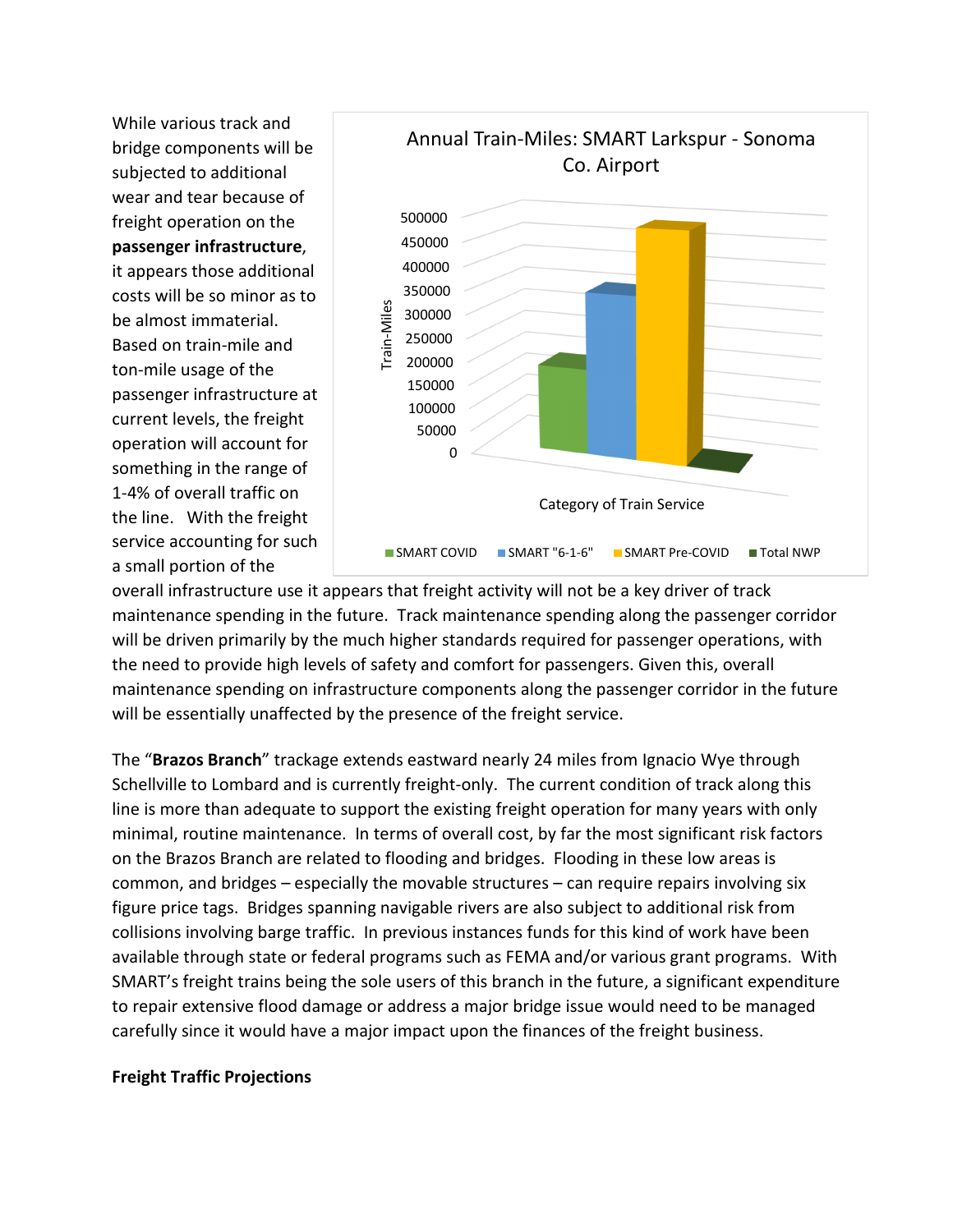Based upon extensive research as well as numerous interviews with existing customers, potential customers, and other individuals with knowledge of freight transportation in the North Bay Area, three traffic forecast scenarios have been prepared. Additional detail on each scenario can be found in the full report. The forecasts show a divergence of revenue outcomes over the next 10 years, primarily dependent upon how SMART elects to manage its freight operation.

The **Base-Case** assumes that the freight service continues to function as it has in recent years, with essentially the same operating and commercial practices. This is essentially a "status-quo" forecast without any significant investments or changes. The slight increases in traffic shown are primarily due to additional marketing efforts and added emphasis on the car storage business, which includes use of the currently inactive main track north of Windsor. Total revenue in the base-case scenario grows from approximately \$1.3 million in 2021 to nearly \$2.0 million in 2030.

The **Downside** forecast assumes a variety of negative outcomes that would adversely affect freight traffic. Examples of potentially negative issues are: continued aggressive rate increases by railroads, an aggressive increase in user fees for SMART trackage, loss of customerresponsive service, customers charged for the cost of switches, only minimal marketing/promotional activities, restrictions to storage of hazardous tank cars, limitations on available track capacity for car storage, and land not made available for new transload facilities. Total revenue in the downside forecast is anticipated to drop slightly from approximately \$1.2 million in 2021 down to \$1.1 million in 2030.

The **Upside** forecast assumes multiple policies favorable to freight development are implemented in the future. Examples of favorable changes are: rate reductions, improvements

in service consistency and transit times, aggressive marketing/promotion of freight service, addition of freight spurs with minimal or no charge for usage, development of transload sites, prudent application of available grant funds to develop spur tracks and freight facilities, increased availability